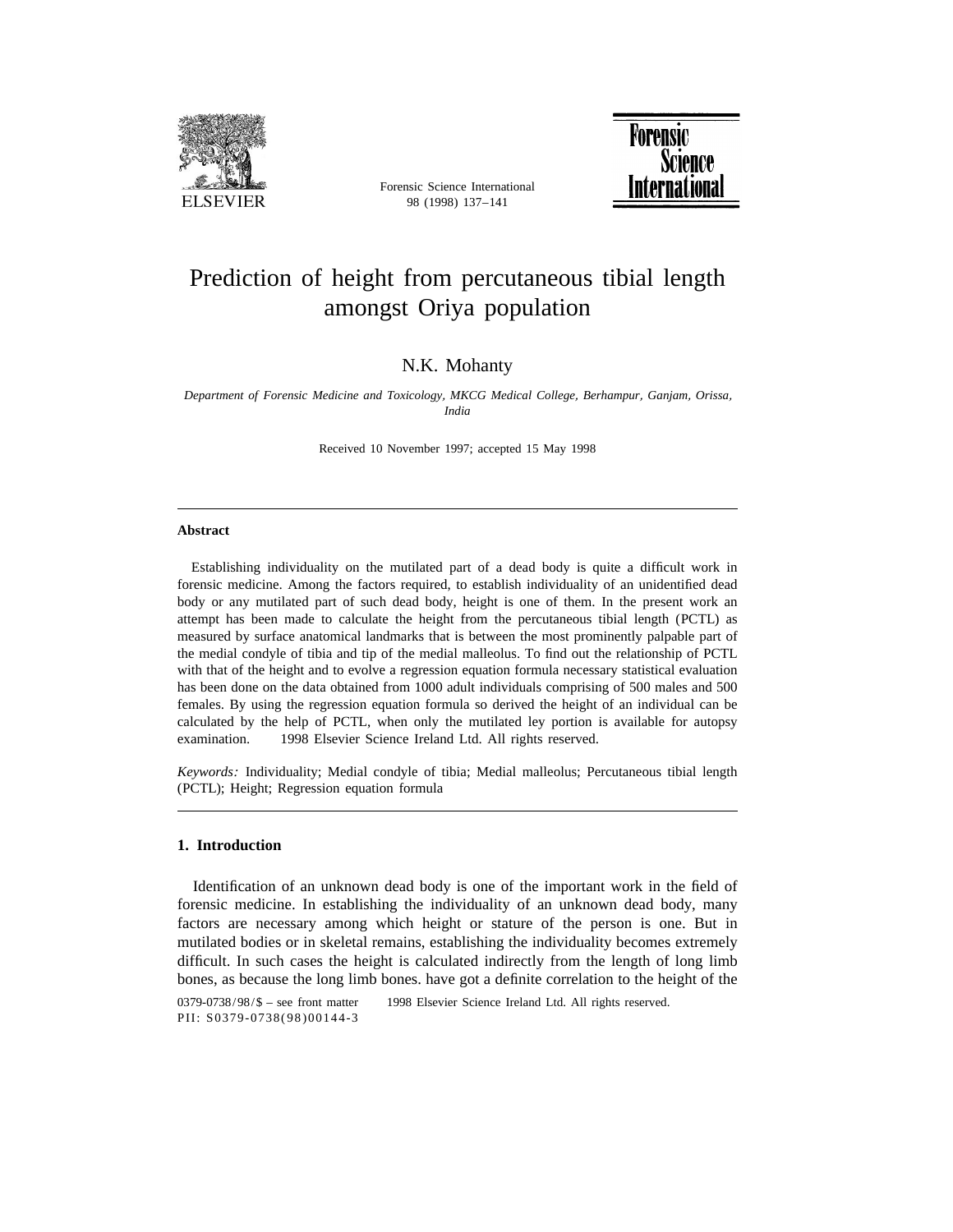individual. Further, it has also been established that it is the lower limb bones which have got greater contribution to the height than the bones of the upper limb.

Since quite a good number of authoritative works have been done in this field, yet rarely any work has been done by using the surface, length of long limb bones for the purpose of calculation of body height [1,2]. Keeping this view in mind, the present work was taken up among 1000 adult Oriya individuals comprising of 500 males and 500 females and effort has been made to calculate the body height from the percutaneous tibial length (PCTL.) as measured by surface anatomical landmarks that is between the most prominently palpable portion of medial condyle and medial malleolus of tibia basing on the regression analysis. Thus, a regression equation formula has been derived for both sexes separately to calculate the body height by using PCTL.

#### **2. Materials and methods**

In the present work 1000 living adult individuals compressing of 500 males of age range 20 to 77 years and 500 Females of age range 20 to 80 years were measured for their standing height and for their PCTL. The standing height was measured in centimeters by making the individual stand on the base board of a standard metric height measuring stand. At the same time the individual was instructed to stand bare foot, both feet in close contact with each other, trunk braced along the vertical board on the height measuring stand with eyes forward (standard anatomic position). The face was adjusted to keep the lateral palpebral commissure and the tip of the auricle of the pina in a horizontal plane parallel to that of the feet. Then the measurement was taken in centimeters by bringing the projecting horizontal sliding bar to the vertex.

With the same individual the right percutaneous tibial length was measured from the most prominently palpable portion of the medial condyle of the tibia to the tip of medial malleolus by the help of a spreading calliper having blunt ends by fixing the knee and making the foot inverted partly so as to relax the soft tissue and render the bony land mark more prominent.

#### **3. Results**

It was observed that, though the standing height of many individuals were found to be the same, yet their percutaneous tibial lengths differed. To overcome this biological variation and for further analysis and interpretation the relevant characters like the height and PCTL of both sexes were averaged out. The data thus obtained were analyzed for their range, mean, standard deviation, % of coefficient of variation and standard error which have been presented in Table 1. It was observed that the relative dispersion of tibial length over the height in both sexes was absolutely negligible, which indicate about the direct relationship of tibial length to the height.

The correlation coefficient (*r*) value between the tibial length and height of the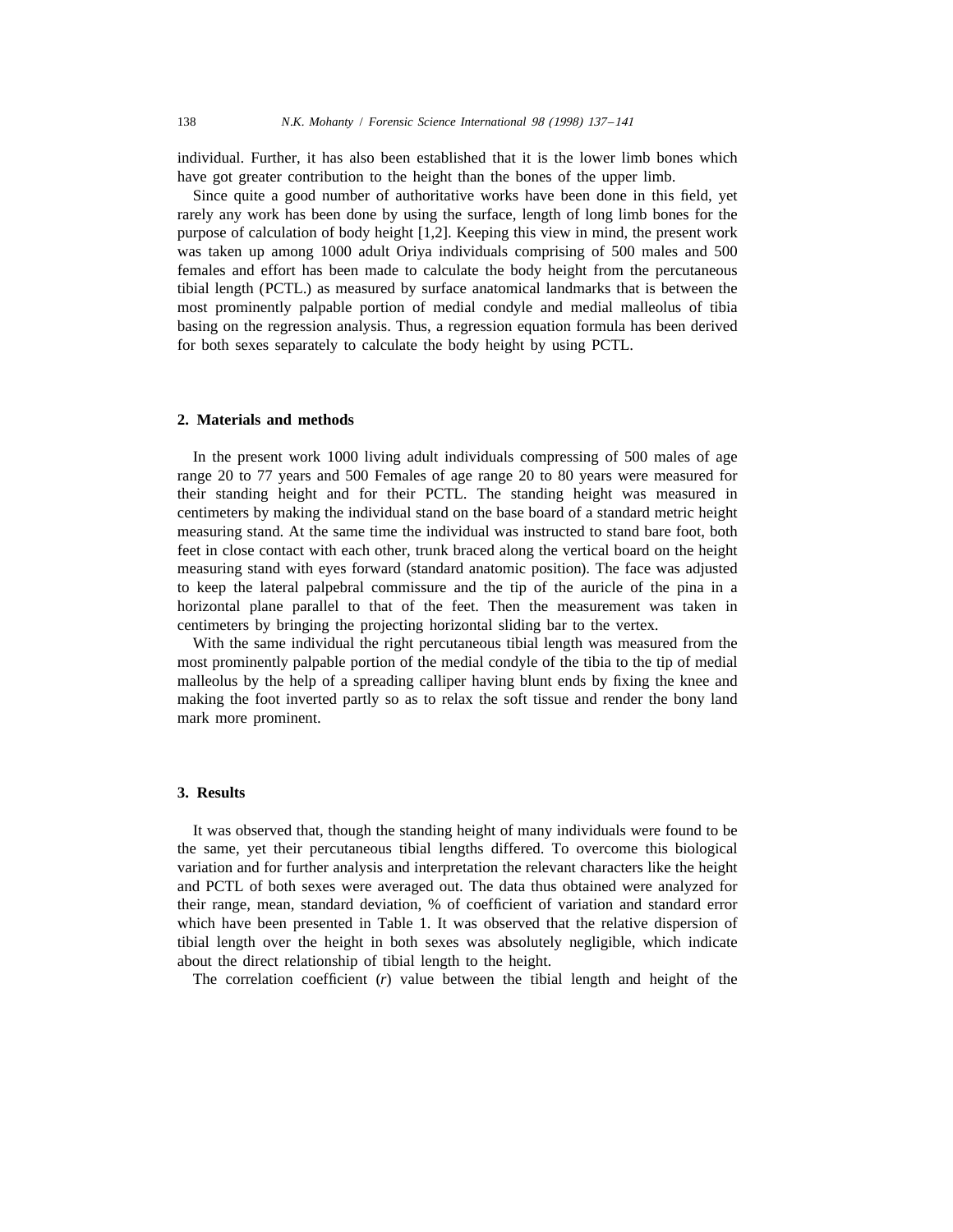|                       | <b>Stature</b> |             | <b>PCTL</b>  |             |
|-----------------------|----------------|-------------|--------------|-------------|
|                       | Male           | Female      | Male         | Female      |
| Range                 | $145 - 178$    | $135 - 169$ | $32 - 42.25$ | $31 - 41.6$ |
| Mean                  | 161.92         | 152         | 37.08        | 35.03       |
| <b>SD</b>             | 9.21           | 9.87        | 2.34         | 2.60        |
| % of C.V.             | 5.7            | 6.5         | 6.3          | 7.4         |
| <b>Standard Error</b> |                |             | 0.41         | 0.45        |

Table 1 Descriptive statistics, coefficient of variation, standard error, and correlation between stature and PCTL

individuals in both sexes were highly significant. This shows that the relation of PCTL is being accounted for by the height ranging from 77% a to 90% which was determined by coefficient of determination and proved to be quite better. Since there was a high correlation between the PCTL and stature, a simple regression analysis was done between each bone length and standing for both sexes. Regression equations were fit to predict the stature when the PCTL is available (Table 2). The table reveals that regression coefficient which represented as a change in standing height per unit change in the tibial length is highly significant for both sexes. Thus the predicted height could be approximated when the percutaneous tibial length is given within the observed range.

Also the line of regression was so fit that the sum of the squares of Y deviations from it was less than those from any other straight line. The estimated value can never be accepted as the exact value since the variations from this value is always expected. To overcome this difficulty the problem of falling within a range of error has been established by the appropriate statistical calculation. Applying the evolved regression equation formula the expected height has been calculated taking the observed PCTL into consideration. The observed height arid their PCTL have also been plotted into graphs to find out graphically with a view to compare the estimated results obtained by the estimating equation when the percutaneous tibial length within the observed range is known.

|--|

Correlation coefficient (*r*), slope (*b*), standard error of estimate (SEE), intercept (*a*) and regression equation

| <b>Statistics</b>             | Male                                    | Female  |  |
|-------------------------------|-----------------------------------------|---------|--|
| Correlation $(r)^a$           | 0.9518                                  | 0.9392  |  |
| Slope $(b)$                   | 3.7500                                  | 3.5587  |  |
| Standard error of slope $(b)$ | 0.2205                                  | 0.2335  |  |
| Intercept $(a)$               | 22.8325                                 | 27.3032 |  |
| <b>SEE</b>                    | ±2.8735                                 | ± 34423 |  |
| Simple regression equation:   |                                         |         |  |
| Males:                        | $Y=22.8325+3.7500\times PCTL\pm 2.8735$ |         |  |
| Females:                      | $Y=27.3032+3.5587\times PCTL\pm 3.4423$ |         |  |

<sup>a</sup>, Both significant at  $P < 0.01$ .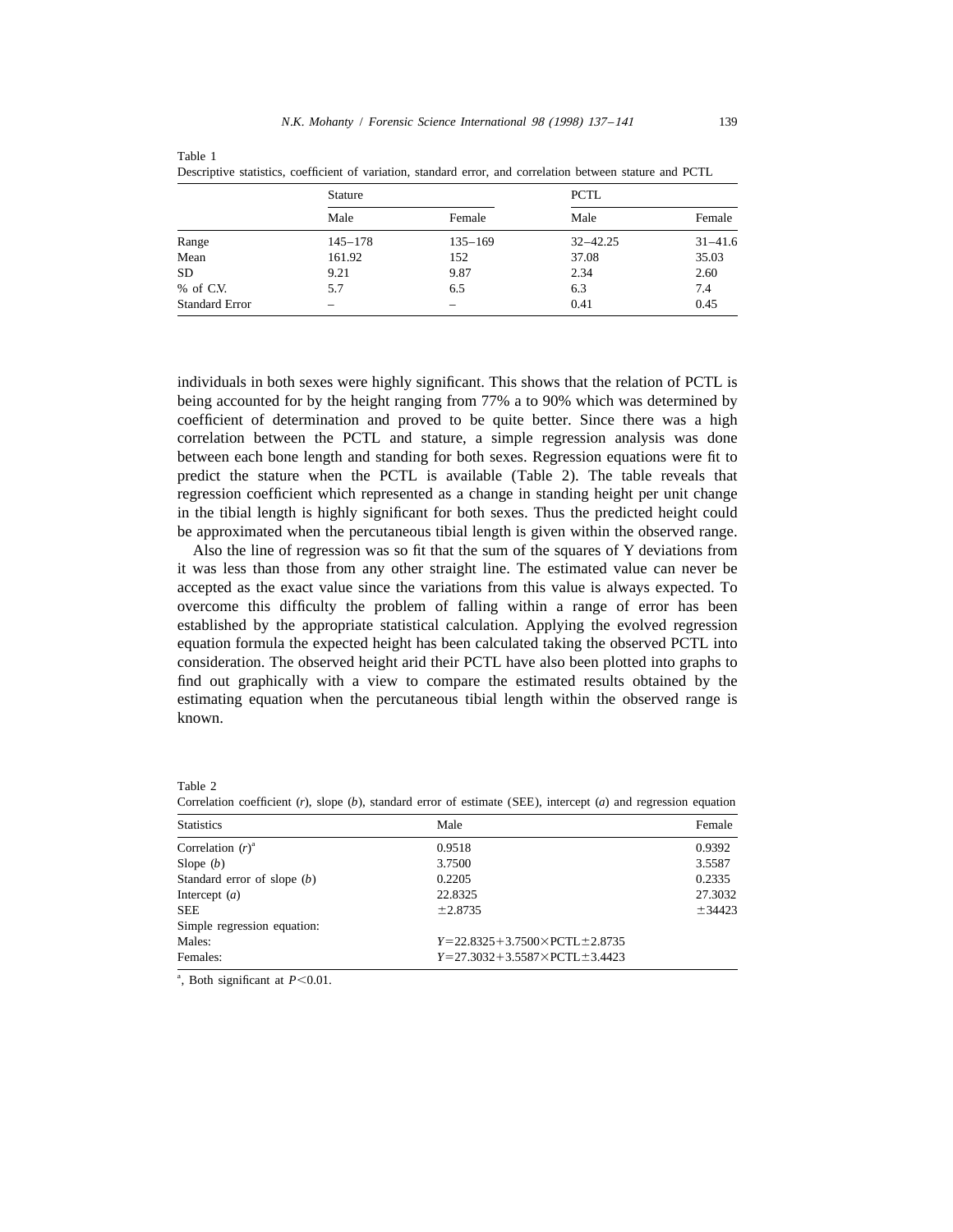### **4. Discussion**

It is quite problematic to establish the height from the length of long limb bones, since the proportional relationship of the length of a long limb bone to the body height is variable from individual to individual. For example to have a total number of 10 one can have any combination of  $1+9$ ,  $2+8$ ,  $3+7$ ,  $4+6$  and  $5+5$ . In this mathematical example although the total number 10 remains constant, the proportion of the additive digits to the total varies widely. Such is a problem which is also seen in the study of biological data of this nature. Hence in the study of such biological data one is forced to take into account, a ''mean height'' and a ''mean bone length'' (in the present work the mean PCTL) for the type of work.

Age factor must also be considered. All the individuals in this study were 20 years or older and usually by 20th year Oriya people and many other populations reach their maximum height. Indians stop growing in height on completion of union of epiphysis and diaphysis by the age 20 which have been confirmed by several workers [3–7].

Since workers have used regression equation formula for the estimation of height from surface bony length of tibia [8–10]. The present study used only PCTL to develop a simple regression equation for both sexes. It has already been noted that the estimated height values by using the regression equation formula can never be accepted as the exact value since variations from this are always expected and to avoid this difficulty a standard error of estimate has also been calculated.

#### **5. Conclusion**

In the present study the height of 500 Oriya males and 500 Oriya females were measured along with their PCTL in centimeters. The mean height for Oriya males was observed to be about 162 cm and 152 cm for females. The mean PCTL was about 37.1 cm and 35.0 for both males and females, respectively.

For estimation of height for both sexes from the PCTL a simple regression equation formula was derived which is as follows:

- (I) Male Stature= $22.8325+3.7500\times PCTL\pm2.87$
- (II) Female Stature= $27.3032 \pm 3.5587 \times PCTL \pm 3.44$

The estimated height so found were accepted within a range of an error and were in close approximation with that of the observed height. Hence, it is possible to determine the height of a deceased person whose mutilated leg portion is only available (even without the help of the leg bones either tibia and or fibula) by using the data and formula derived from the present study fairly accurately within a standard error of estimate which is acceptable from biological consideration in determining the height of a known cross-section of population.